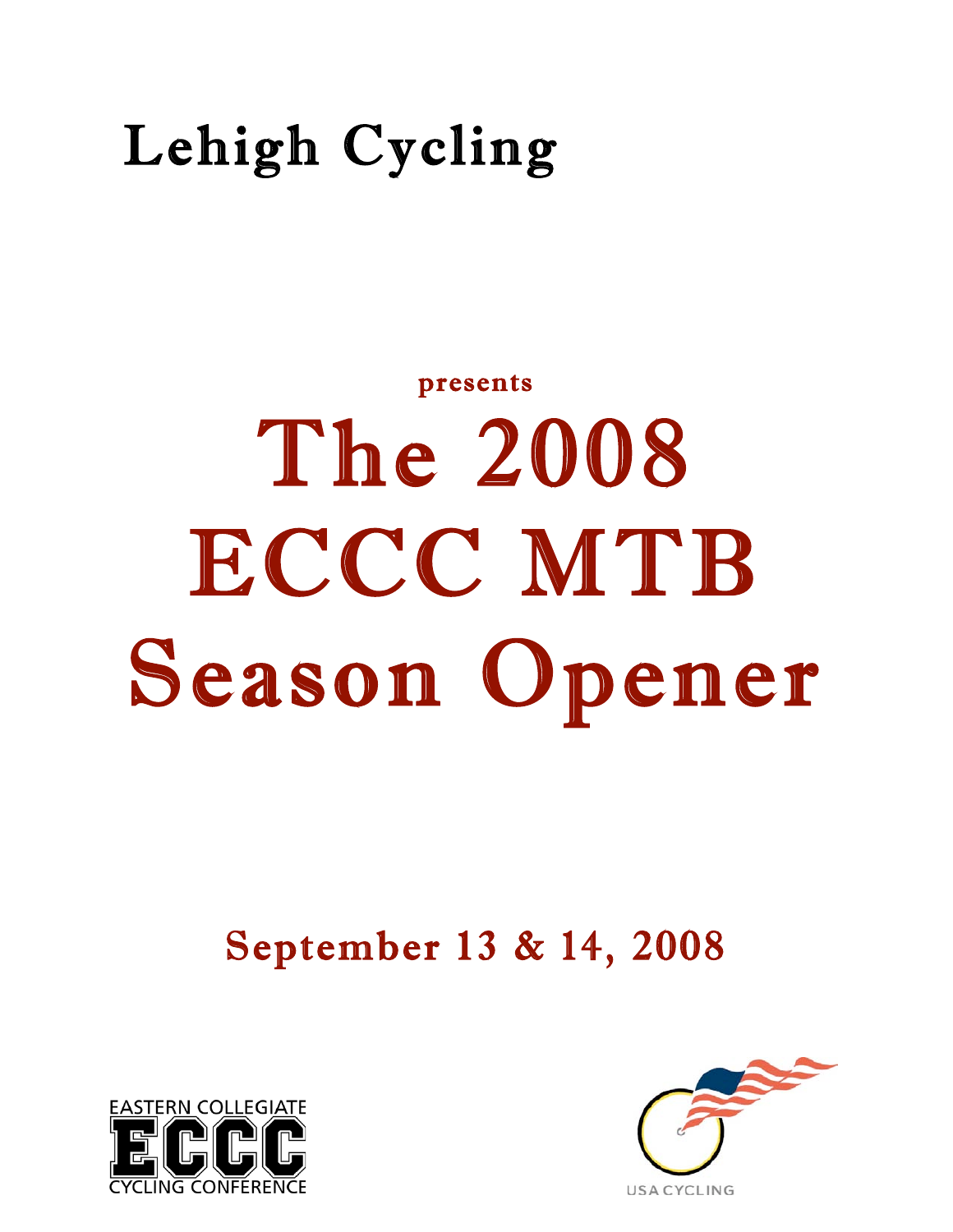

## **Lehigh Cycling**

**presents**

## *The 2008 Mountain Top ECCC MTB Season Opener*

 **www.eccc-info.com www.bikereg.com**

## **Schedule**

Saturday, September 13<sup>th</sup>

| 8:00 am           | Registration opens at Iacocca Hall |                                 |
|-------------------|------------------------------------|---------------------------------|
| $8:00 \text{ am}$ | DH and XC practice open            |                                 |
| 9:00 am           | Men's CXC                          | $\lceil$ 1 lap $\rceil$         |
| $9:05$ am         | Women's B XC                       | $\lceil 1 \lg p \rceil$         |
| $10:15$ am        | Men's A XC                         | $[3 \text{ laps}]$              |
| $10:20$ am        | Men's B XC                         | $[2 \text{ laps}]$              |
| $10:22$ am        | NORBA Open XC                      | $[2 \text{ laps}]$              |
| 10:25 am          | Women's A XC                       | $\lceil 2 \text{ laps } \rceil$ |
| $1:30 \text{ pm}$ | DH $#1$ start (all categories)     |                                 |
|                   |                                    |                                 |

Sunday, September 14<sup>th</sup>

| $7:00$ am                   | Registration opens at Iacocca Hall |                                 |
|-----------------------------|------------------------------------|---------------------------------|
| $8:30$ am                   | Men's C STXC                       | $\lceil 20 \text{ min } \rceil$ |
| $8:30$ am                   | Women's B STXC                     | $\lceil 20 \text{ min } \rceil$ |
| To follow (approx. $9:00$ ) | Men's B STXC                       | $\lceil 25 \text{ min } \rceil$ |
| To follow (approx. $9:00$ ) | Women's A STXC                     | $\lceil 25 \text{ min } \rceil$ |
| To follow (approx. $9:30$ ) | Men's A STXC                       | $\lceil 35 \text{ min } \rceil$ |
| $w/$ Men's B (approx. 9:00) | NORBA Open STXC                    | $\lceil 25 \text{ min } \rceil$ |
| $12:00 \text{ pm}$          | DH #2 start (all categories)       |                                 |
|                             |                                    |                                 |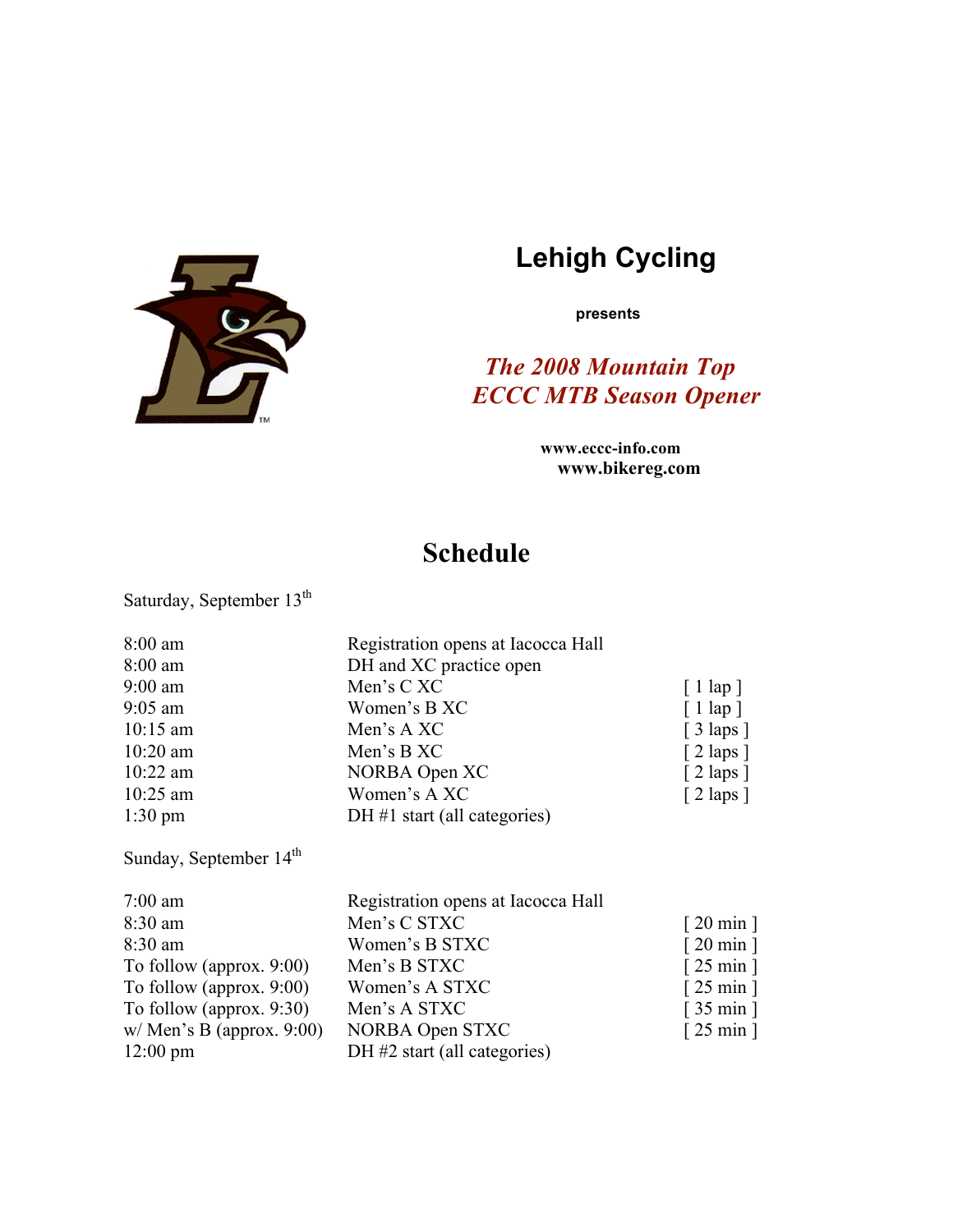Collegiate categories are open only to current, eligible students holding USAC Collegiate licenses. Open category permitted for all NORBA license holders. One-day and yearly collegiate and open licenses will be available at registration.

## **Registration and Fees**

| XC:      | \$13 |
|----------|------|
| STXC:    | \$10 |
| Each DH: | \$13 |

Teams are encouraged to pre-register on BikeReg. If this does not work, you may contact dft209@lehigh.edu for more options. Race numbers and all forms will be taken care of at the race registration, please allow time for this the day of. Pre-reg will be accepted no later than 10pm on Thursday, September  $11<sup>th</sup>$ . Day-of registration will be available both days, with a \$5 late fee per rider.

### **Course Descriptions**

#### Cross Country (XC)

The course is approximately 6 miles in length. It starts atop Lehigh's south mountain. The first ¼ mile is a fast downhill fire road, which turns quickly into a short technical single track climb. A long single track descent ensues, which is littered with rock gardens, small bridges, quick climbs and tight turns. The track continues to the bottom of the mountain, where a flowing single track section opens into a half mile fire road. This road leads into a blistering single track climb that continues up half the mountain, and dumps into a short semi-flat section of rock gardens. The final ascent includes a technical climb with switchbacks that seem to multiply each lap. Eventually you will see daylight, and return to the start

#### Short Track Cross Country (STXC)

The course is just shy of  $\frac{1}{2}$  mile in length. The start line is on a wide fire road with a gradual uphill grade. At the top of the incline, the course makes a hard left into a slalom-like downhill with fast winding turns and returns to the bottom of the fire road incline, where most of the passing will take place.

#### Saturday Downhill (DH #1)

The course begins in the parking lot near registration. A steep start leads into several rolling mounds and rocky hard-pack past a small kicker. Crossing under the power lines leads to a small rocky descent into a quick left and several berms. Men's A and Open riders split off and ride a technical off-camber decent. Others cross under the power lines several more times leading to a steep descent into a wooden bridge rock gap with a right side go around. A berm leads to a quick fire road to the finish. Course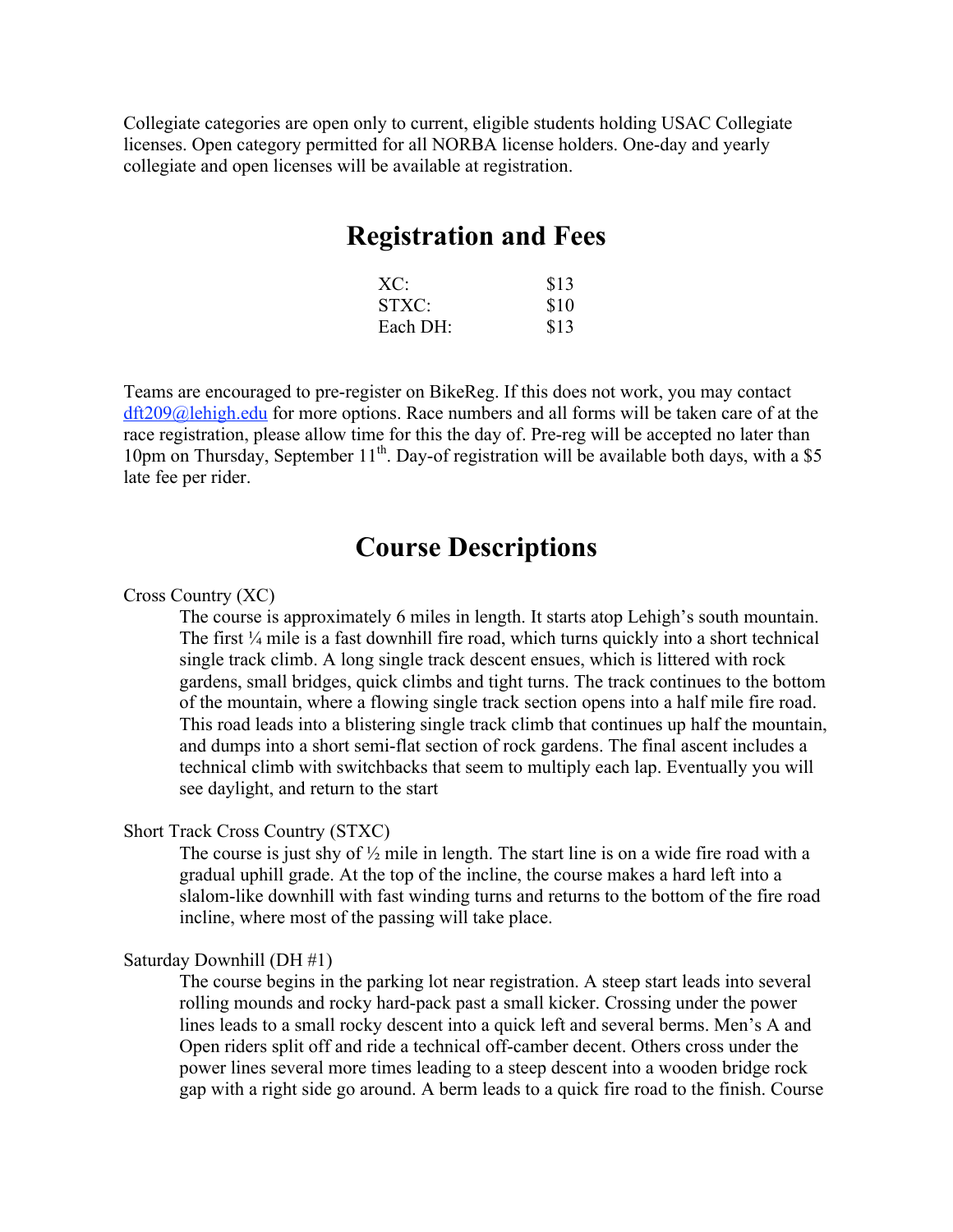time is 2.5 - 3 minutes. Pickup is accessible by car and riders are responsible for shuttling themselves. Several shuttle vehicles will be running but space is limited.

#### Sunday Downhill (DH #2)

This downhill course is largely unchanged over the last several years. The middle of the course features a technical bridge drop onto a steep rocky grade, with a slower goaround. Average run time is under 3 minutes. Pickup is accessible by car and riders are responsible for shuttling themselves. Several shuttle vehicles will be running but space is limited.



## **Event Map and Directions**

\*Signs will be posted from exit ramp of I-78 to race registration \* red arrows to registration

Directions to Lehigh University Mountain Top Campus

- From New Jersey: Take I-95 to I-78 West and follow below
- From Philadelphia, PA: I-476 North to I-78 East and follow below.
- From NH/MA: Take I-90 West to I-84 West; follow to I-87 South, then take I-287 South to I-78 West and follow below
- From Upstate NY/VT: I-87 South to I-287 South, then I-78 West and follow below